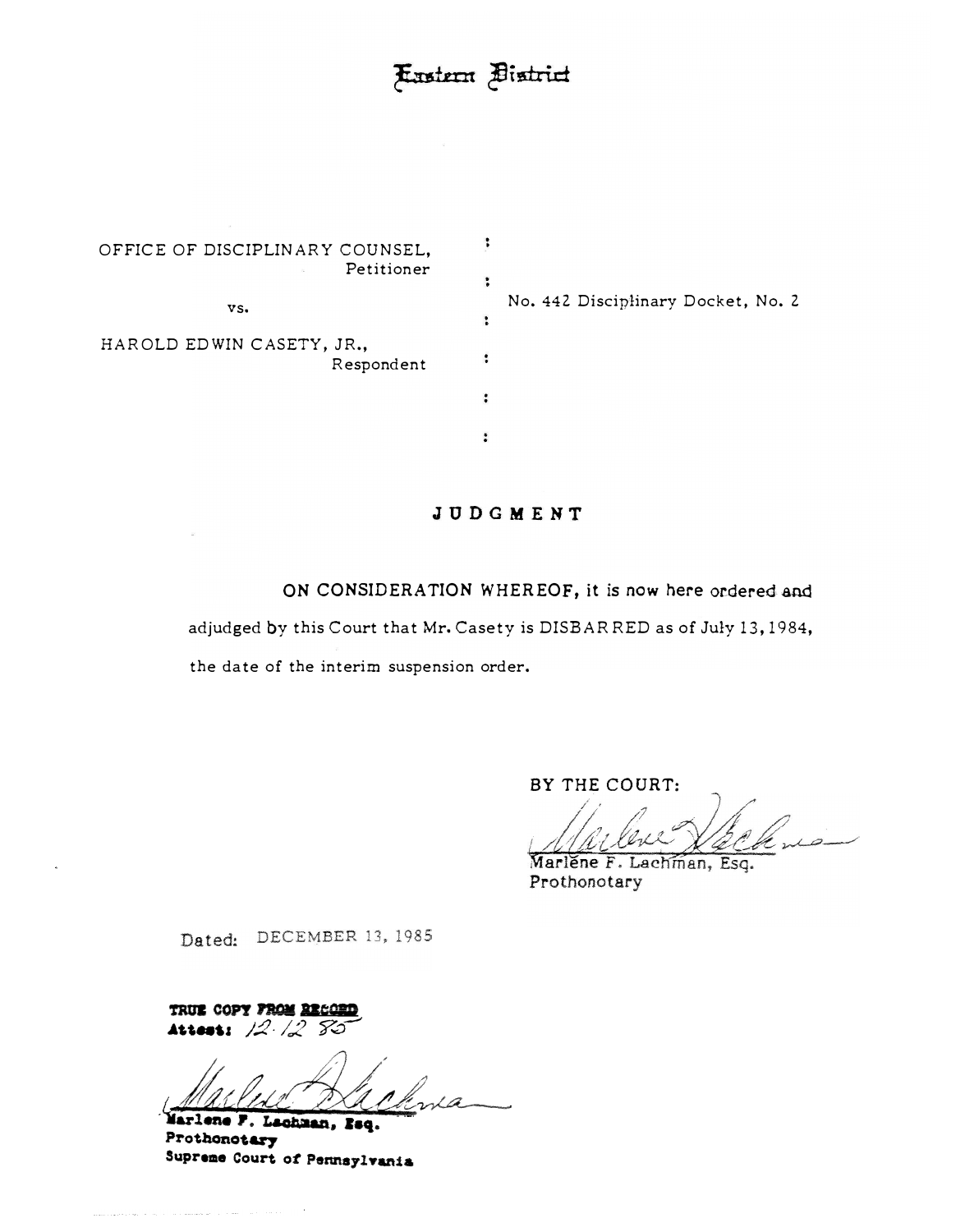### **(J-146-1985)**

#### IN THE SUPREME COURT OF PENNSYLVANIA

| OFFICE OF DISCIPLINARY    | No. 442, Disciplinary Docket   |
|---------------------------|--------------------------------|
| COUNSEL,                  | No. 2, Disciplinary Board      |
|                           | No. 61 DB 84                   |
| Petitioner                |                                |
|                           | On Exceptions from the Report  |
|                           | and Recommendation of the      |
|                           | Disciplinary Board of the      |
| v.                        | Supreme Court of Pennsylvania, |
|                           | Dated July 24, 1985, and       |
|                           | Docketed at No. 61 DB 84       |
|                           |                                |
| HAROLD EDWIN CASETY, JR., |                                |
|                           |                                |
| Respondent                | Argued - October 22, 1985      |
|                           |                                |

#### **OPINION OF THE COURT**

#### **MR. JUSTICE PAPADAKOS FILED: DECEMBER 13,. 1985**

Harold Edwin Casety, Jr. (Casety) has petitioned this Court from the Finding of Facts and Recommended Discipline of the Disciplinary Board (Board) of this Court recommending that Casety be disbarred from the practice of law.<sup>1</sup> The facts are not in dispute and can be briefly summarized.

 $\perp$ The Disciplinary Board of the Supreme Court exists pursuant to the Pennsylvania Rules of Disciplinary Enforcement, Pa.R.D.E. 205, and is authorized to investigate the conduct of attorneys subject to our discipline. After a hearing committee conducts hearings into an attorney's alleged misconduct, it makes recommendations as to the disposition of the charges filed against an attorney. The full Board then is required to review same and make its final recommendation to us. See Pa.R.D.E. Rules 205, 206, and .208.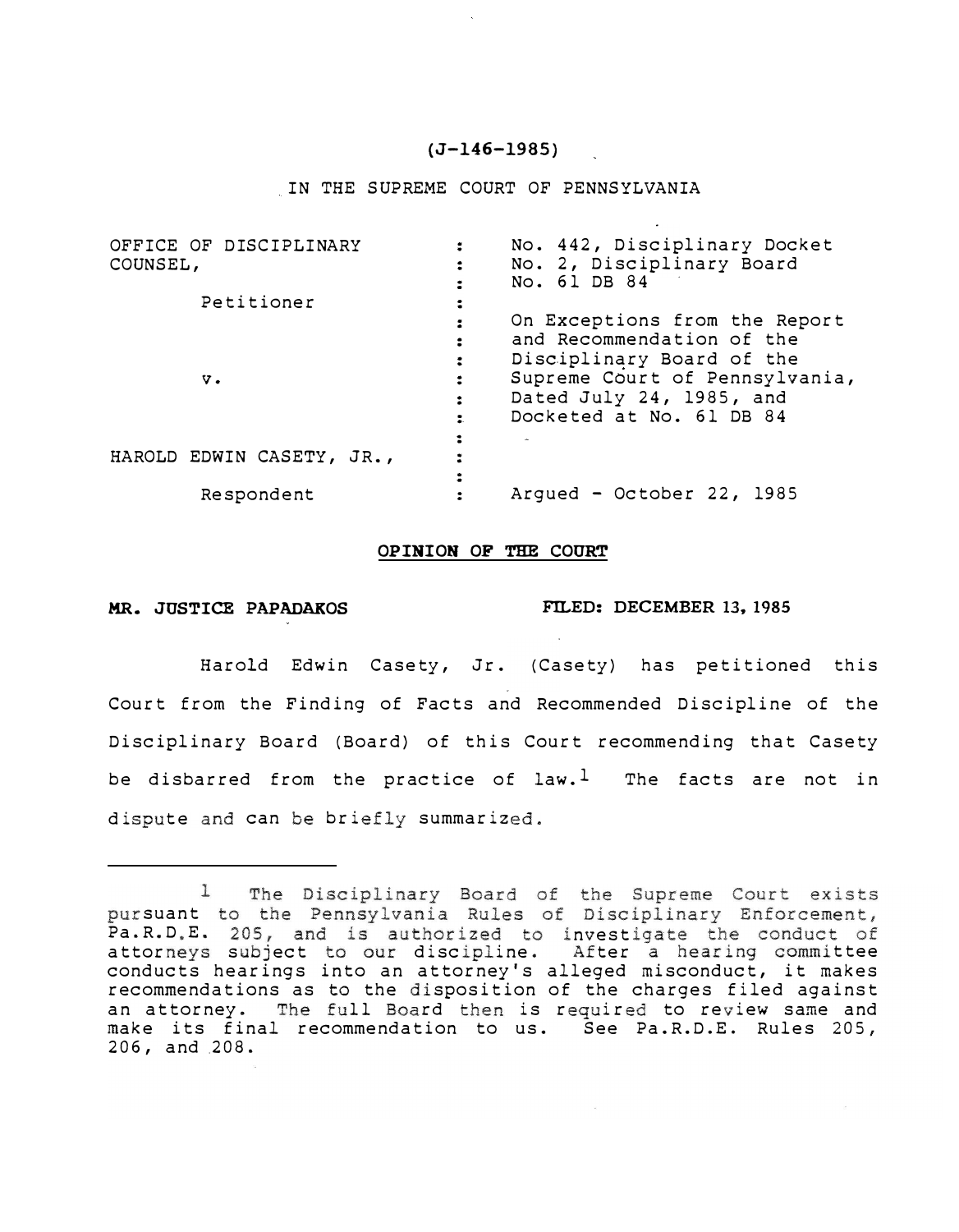As a result of the plea, Casety was sentenced to a term of imprisonment of four years for manslaughter and two years for using a firearm during the commission of a crime. Casety served almost three and one-half (3-1/2) years of his sentence in prison before being paroled. He was permitted to return to Pennsylvania to complete his parole, which he successfully completed on October 20, 1984.

time, After returning to Pennsylvania, Casety, for the first notified the Disciplinary Council of his Californ conviction for voluntary manslaughte  $4$  After Casety's June 6,

Footnote No. 3 continued ...

been convicted, be punished by an additional term of imprisonment in the state prison for two years, unless use of a firearm *is* an element of the offense of which convicted.

Section 1203.06(a) (1) (i) provides:

**(a)** Probation shall not be granted to, nor the execution or imposition of sentence suspended for, any of the following crimes

(1) Any person who personally used a firearm during the commission or attempted commission of any of the following crimes:

(i) Murder.

**4**  On August 15, 1984, Casety also informed the Florida Bar of his conviction. The Supreme Court of Florida responded by suspending Casety from the practice of law on November 13, 1984.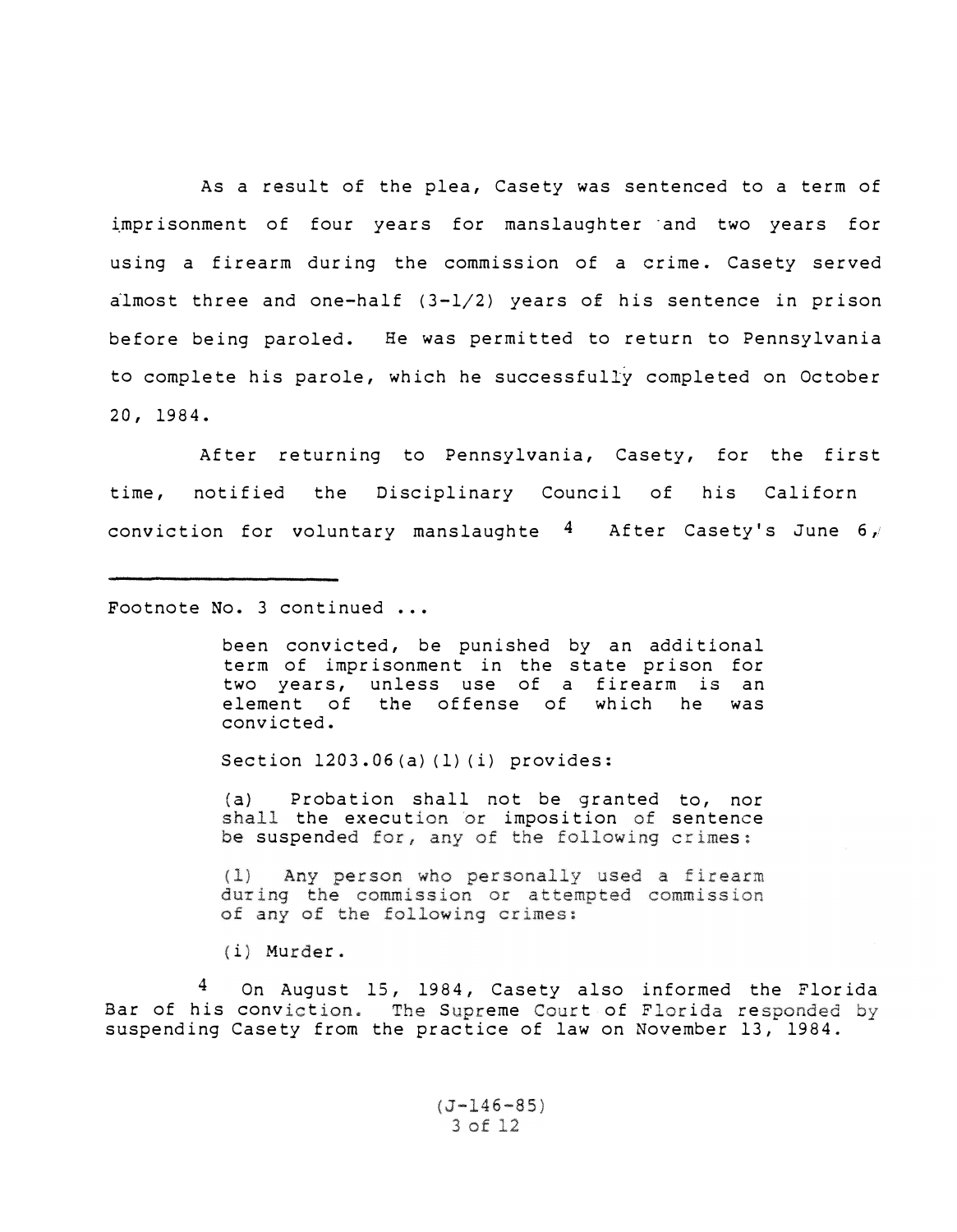1984, notification to the Board, we suspended Casety from the practice of law pursuant to Pennsylvania Rule of Disciplinary Enforcement (Pa.R.D.E.) 214(d), pending final disposition of diciplinary proceedings to be instituted as a result of the conviction.

A Hearing Committee of the Board conducted its investigation on December 11, 1984, where Casety admitted his **conviction and his neglect of four years in notifying the Board of his conviction. At that proceeding, Casety presented evidence only as to the nature of the discipline to be imposed. The Hearing Committee found that Casety's conviction and deliberate failure to notify the Board of his conviction warranted a five year suspension, effective July 13, 1984, the date of our interim suspension order.**

Committee's findings, but based on its review of the facts and tions involved, on July 24, 1985, recommended that Case We granted Casety's request for oral argument from the Board's findings and recommendations.  **A panel of the full Board heard Exceptions to the Hearing Committee's recommendation. The Board adopted the Hearing**

disciplined, but contends that a five-year suspension retroactive s that his conduct requires that he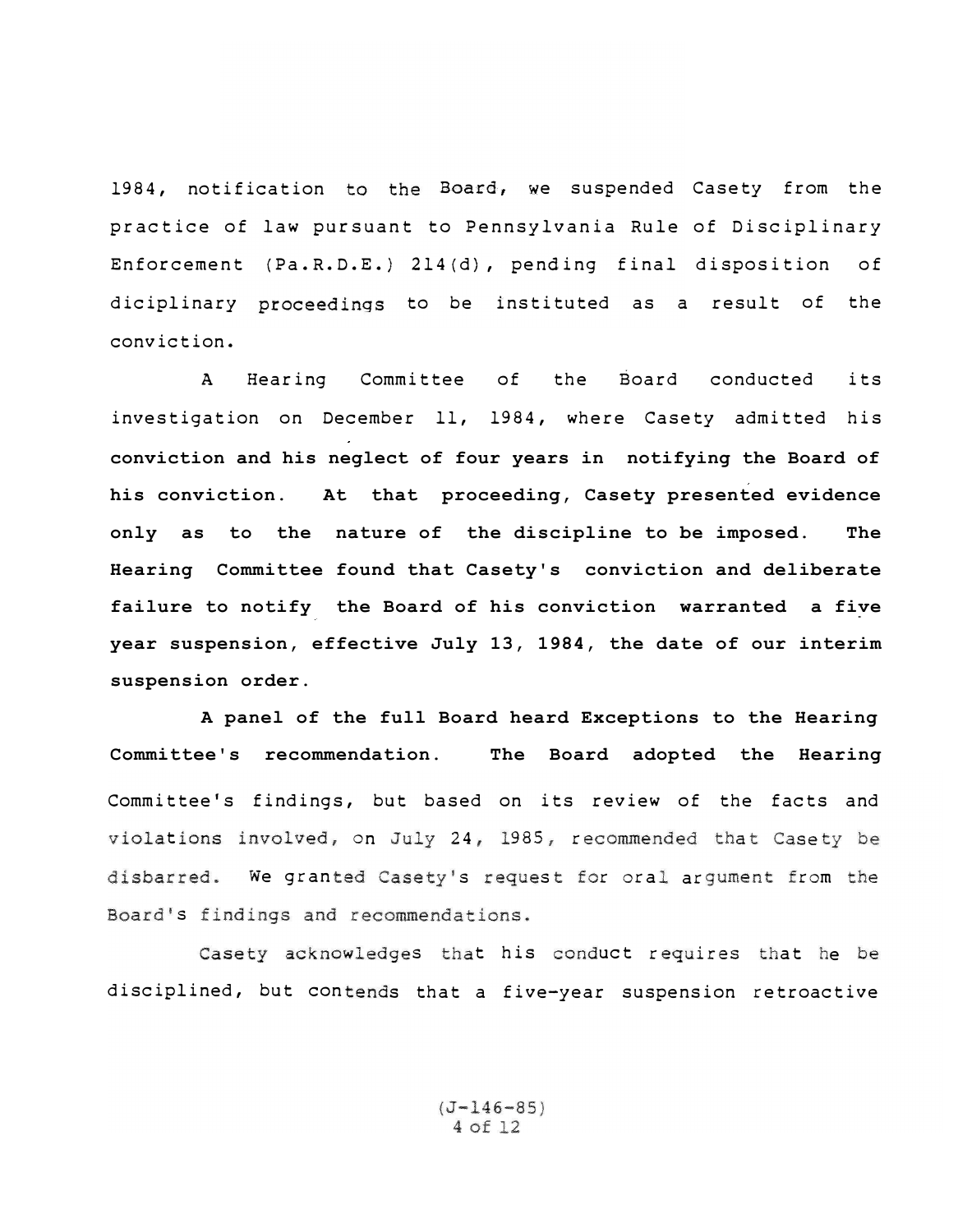If that were all the record revealed, we would disbar Casety with little difficulty. Clearly, he was convicted of a crime under Pa.R.D.E. 214 and thereby violated DR 1-102 (A) (1), (3) and (6). 6 In this proceeding, however, Casety's subsequent conduct more than convinces us that disbarment is the only proper discipline. Once Casety was convicted in California, he was $obligated$  by  $Pa.R.D.E. 214 (a)$  to "report the fact of such conviction to the Secretary of the Board within twenty ( 20) days of sentencing." Not only did Casety fail to heed this mandatory duty for four years, but he deliberately notified the Administrative Office of Pennsylvania Courts (AOPC) of his to remain in active status by executing the filing statements for the years 1981, 1982, 1983. He executed his deceitful plan by using a friend's business address for his office address, and having the annual registration fee paid by this

> 6 DR 1-102(A)(1), (3) and (6) provide: (A) A lawyer shall not: Violate a Disciplinary Rule  $\perp$  $3)$ Engage in illegal conduct involving moral turpitude. 6) Engage in any other conduct that adversely reflects on his fitness to practice law.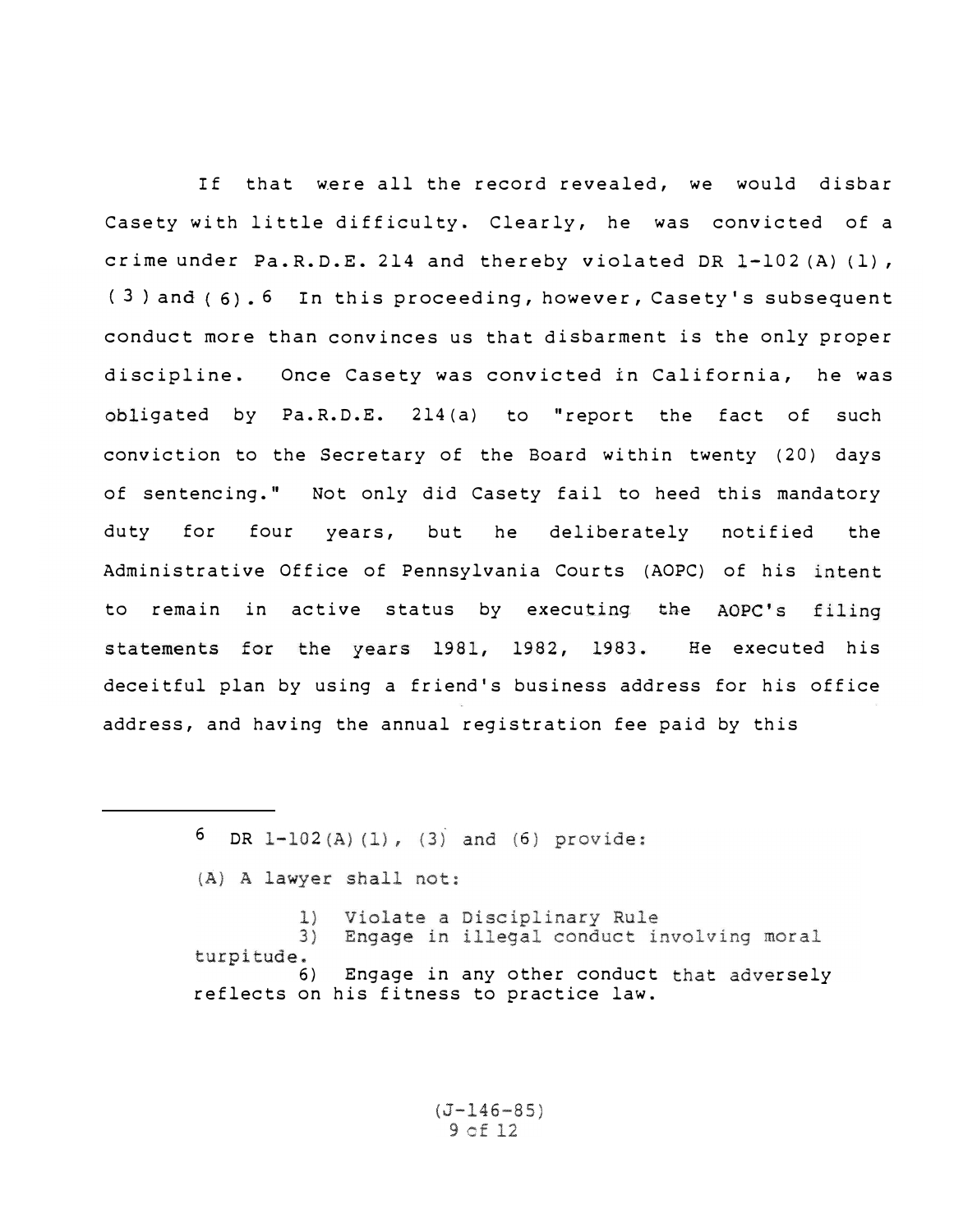below that expected of a lawyer. That conduct coupled with his conviction for voluntary manslaughter requires that we accept the recommendation for discipline. Casety is ordered disbarred as of July 13, 1984, the date of the interim suspension order.

MR. JUSTICE ZAPPALA filed a Dissenting Opinion in which MR. JUSTICE HUTCHINSON joined.